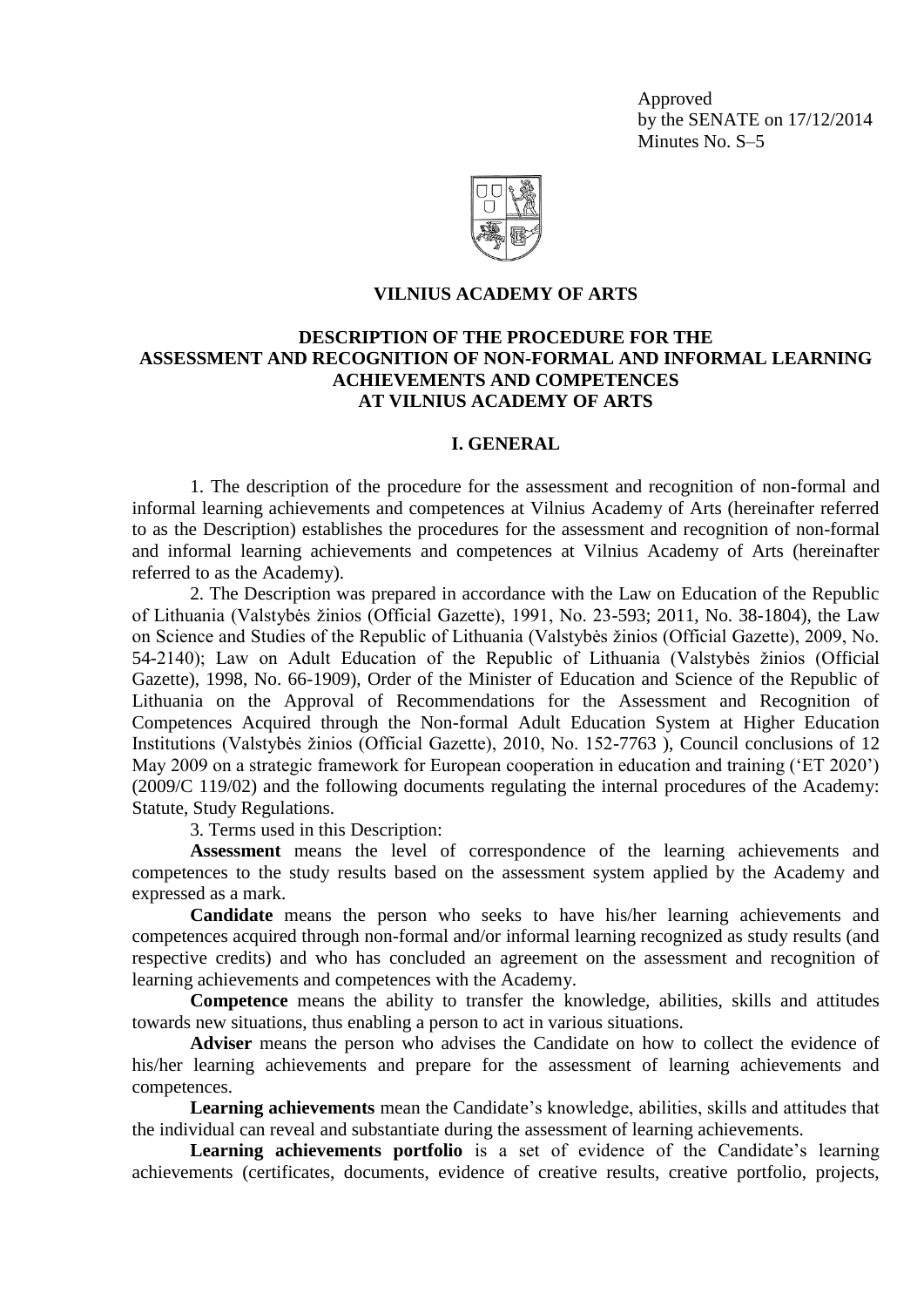plans, employer and peer reviews and other documents) that allow to confirm the compliance of the non-formal and informal learning achievements to the study results.

**Assessment of learning achievements and competences** means the process during which the Candidate's non-formal and/or informal learning achievements and competences and the proof thereof are analysed and evaluated using a set of different methods and procedures.

**Recognition of learning achievements and competences as study results** means the process during which the correspondence of the Candidate's learning achievements and competences acquired through non-formal and/or informal learning to the results of the study subject(s)/module(s) is recognized.

**Agreement on the assessment and recognition of learning achievements and competences** means the agreement signed by the Rector of the Academy or the person authorized by him/her and the Candidate, which defines the relationship and the obligations of the parties with regard to the assessment and recognition of non-formal and informal learning achievements, as well as the inclusion and documentation thereof.

**Non-formal learning** means education corresponding to the interests of the individual, employers and society, characterized by flexible forms of learning (courses, seminars, lectures, parttime education, etc.). Its contents are regulated by non-formal education programmes, upon completion of which a certificate of learning achievements can be issued.

**Additional assessment of learning achievements and competences** means the assessment of the additional evidence of learning achievements provided by the Candidate and/or assessment of the Candidate's competences using additional methods.

**Informal learning** means continuous learning during social, professional, creative work and leisure activities, not planned in advance, usually taking place outside of an educational institution, not accompanied by certificates, diplomas or other documents, unplanned and unorganized learning.

**Study results** mean acquired knowledge, abilities, skills and attitudes, the level of achievement of which is assessed with a grade based on the assessment system applied by the Academy.

**Assessment committee** means a group of assessors consisting of the teacher(s) of the study subject(s)/module(s) for which the assessment is requested, the study programme(s) to which the study subject(s)/module(s) is/are assigned, the supervisor, and the member(s) of the committee assessing the Candidate's learning achievements and competences and determining whether they correspond to the results of the study subject/module. The assessment committee consists of 3 members from among whom the head of the assessment committee – the chairperson of the committee – is elected.

4. General principles for the assessment and recognition of non-formal and informal learning achievements and competences:

4.1. Availability. The persons interested can seek to have their non-formal and informal learning achievements and competences assessed and recognized, regardless of how they were acquired. Availability means the geographical accessibility of the location where the assessment is carried out, ensuring equal opportunities, clarification of the nature and specifics of the evaluation procedure, discussion of possible evaluation results.

4.2. Flexibility. The assessment methodology used allows to evaluate the Candidate's nonformal and informal learning achievements and competences, regardless of where and how they were acquired, there are possibilities to design individual study paths for Candidates entering the higher education system from various backgrounds: practical activities, non-formal education institutions, other countries, etc.

4.3. Transparency and objectivity. The non-formal and informal learning achievements and competences acquired by the Candidate are assessed by combining and integrating various assessment methods and avoiding the assessor's subjective approach towards the assessment procedures, criteria or the Candidate. The Candidate is provided with feedback regarding the decision made and the opportunity to appeal against it.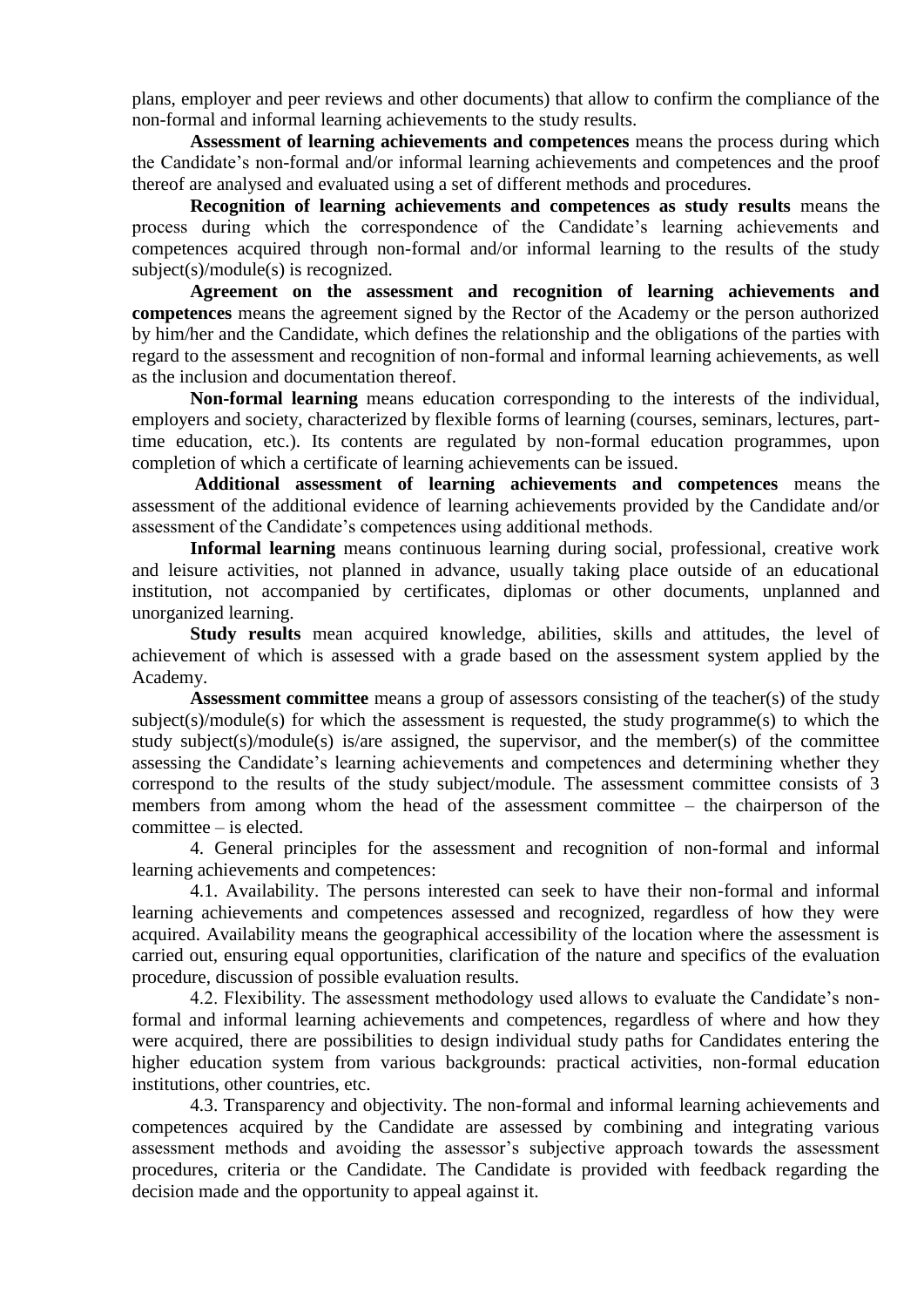4.4. Equivalence. The non-formal and informal learning achievements and competences are assessed on the basis of the student's knowledge and skills described in the respective study programme after the completion of the study subject/module.

4.5. Voluntary action. By voluntarily deciding to participate in the assessment process, the Candidate interested in the assessment is responsible for the documents and material submitted for assessment of non-formal and informal learning achievements, is motivated to be assessed, prepared for the assessment procedure and is intentionally planning further studies at the Academy.

### **II. ORGANIZATION OF THE PROCEDURE FOR THE ASSESSMENT AND RECOGNITION OF NON-FORMAL AND INFORMAL LEARNING ACHIEVEMENTS AND COMPETENCES**

5. The procedure for the assessment and recognition of non-formal and informal learning achievements and competences (hereinafter referred to as the assessment and recognition of learning achievements and competences) is open to students and auditors of the Academy, as well as individuals that are not studying at the Academy and have at least secondary education.

6. To become a Candidate, the person interested fills out an application in the prescribed form (see Annex 1), submits the document certifying the secondary education (if the person is not a student of the Academy) and a receipt of payment of the registration fee (see Section 19.1). On the basis of these documents, an agreement on the assessment and recognition of learning achievements and competences is drawn up (see Annex 2), which sets out the obligations of both parties. The person becomes a Candidate for the recognition and assessment of acquired learning achievements and competences upon signing of the agreement on the assessment and recognition of learning achievements and competences (hereinafter referred to as the Agreement).

7. The Academy stores a copy of the Agreement in the Candidate's personal file: in the case of a student or auditor of a faculty – in an existing file, and in case of a person that is not a student of the Academy – in a new file. The same requirements apply to new files of newly admitted students or listeners – the following respective documents must be submitted: a copy of the identity document, copies of secondary or other education certificates or diplomas, a copy of the marriage certificate (if required), non-formal education certificates, certificate on professional activities, etc.

8. The Candidate may apply for the assessment of learning achievements and competences acquired through: professional activities, non-formal adult education, creative work, unpaid or voluntary work, internships, courses, seminars, projects, independent learning or leisure activities.

9. The assessment and recognition of learning achievements and competences is carried out in the faculties under the coordination of the deans.

10. The procedure for the assessment and recognition of learning achievements and competences can be initiated at any time during the school year. The duration and scope of the procedure is determined before the conclusion of the Agreement with the Candidate and is included therein.

11. The process of the assessment and recognition of learning achievements and competences consists of the following stages: informing, consulting, assessment and crediting of competences.

12. Informing.

12.1. Informing the person before the conclusion of the Agreement about the procedures for the assessment and recognition of learning achievements and competences carried out at the faculty;

12.2. During this stage, the principles, procedures, financial conditions of assessment and recognition of learning achievements and competences are presented and help is provided with the selection of study subjects/modules, the study results (competences) of which can be credited.

13. Consulting.

13.1. Upon conclusion of the Agreement, the Candidate is assigned an adviser – an employee of the respective department;

13.2. During this stage, the adviser helps the Candidate to prepare for the assessment: advises on the evidence of learning achievements corresponding to the study subject/module to be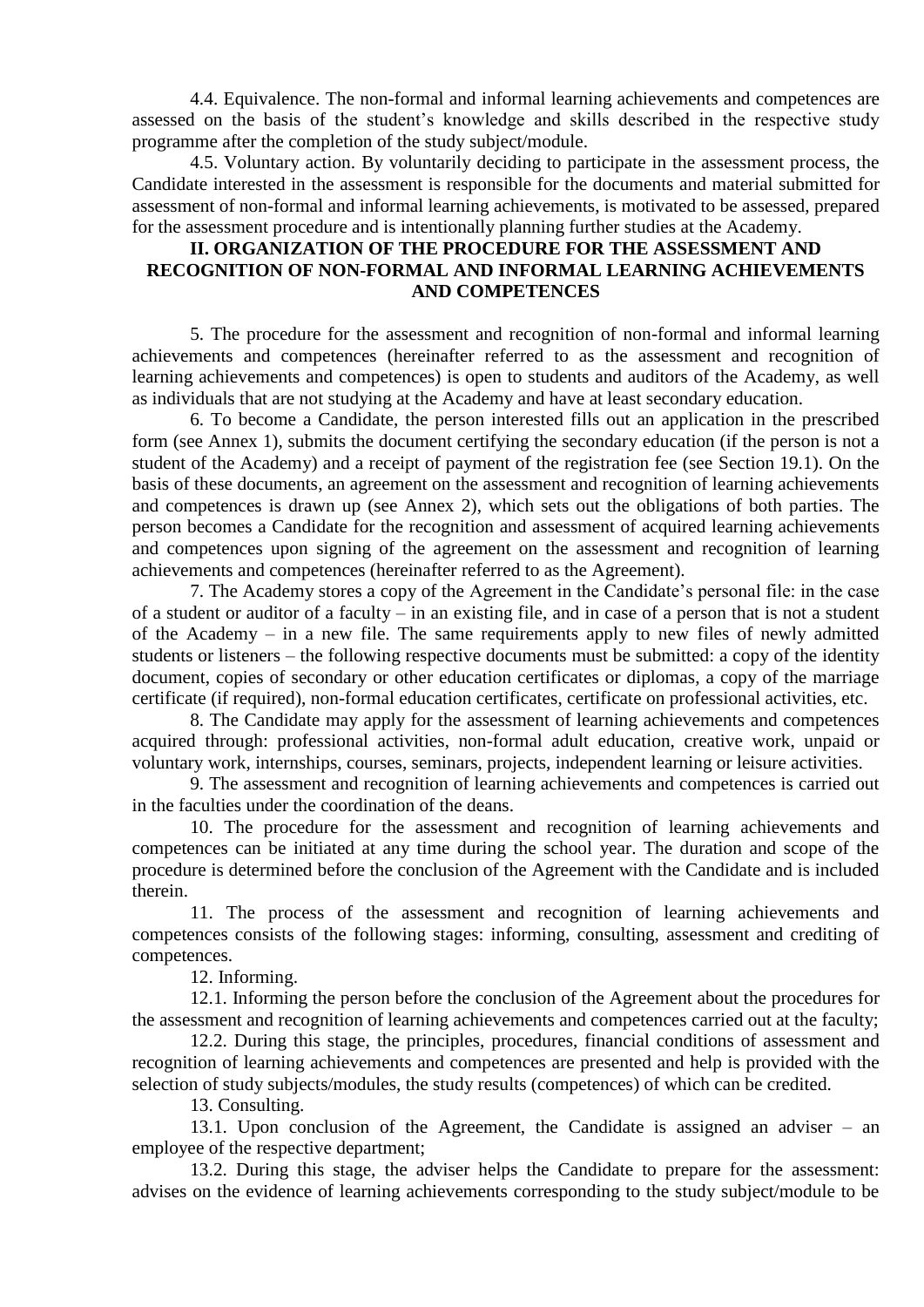collected and how to present it, how to prepare the portfolio of the learning achievements, how to prepare for the assessment in accordance with the respective assessment methods (test, interview, etc.);

13.3. the hours dedicated to consulting the Candidate are specified in the Agreement. The form of consulting provided (by e-mail, telephone, real-time, one-on-one) and the schedule are agreed between the Candidate and the adviser. Preparation for the assessment may take up to 3 months from the conclusion of the Agreement;

13.4. the adviser examines the authenticity of the evidence, compliance with the study results of the subjects/modules and the modern requirements of the education system.

14. Assessment.

14.1. The assessment stage begins with the submission to the assessment committee of a prepared portfolio of learning achievements agreed between the Candidate and the adviser (see Annex 3). If the evidence of learning achievements is in a foreign language, the Candidate must submit a notarized translation into Lithuanian;

14.2. The assessment is performed by the assessment committee;

14.3. No later than within 1 month after receiving the Candidate's portfolio of learning achievements, the assessment committee analyses the contents of the documents submitted by the Candidate, prepares a list of the competences that may be assessed and recognized, sets the date of the assessment interview, decides on the methods to be used during the assessment of learning achievements (see Annex 4) and informs the Candidate. One or more of the following assessment methods may be selected:

14.3.1. testing and examination;

14.3.2. reviews of creative work;

14.3.3. case study;

14.3.4. self-reflection;

14.3.5. essay;

14.3.6. reflection;

14.3.7. declarative method;

14.3.8. activity monitoring;

14.3.9. simulation;

14.3.10. assessment at the workplace;

14.3.11. presentation method;

14.3.12. interview.

Assessment methods are selected in such a way that the Candidate's learning achievements and competences can be identified and their level determined.

15. Crediting of competences.

15.1. After the assessment of the Candidate, the assessment committee decides to recognize, not to recognize or to partially recognize the evidence of non-formal and informal learning achievements and competences provided by the Candidate. If the evidence provided by the Candidate only partially substantiates the results (competences) of the study subject/module, the assessment commission decides which part of the study subject/module can be credited;

15.2. Based on the selected methods of assessment, the teacher responsible for the study subject/module fills out the required entry form for the study subject/module programme in the Academic Information System. Based on this form, a new sheet is created. The sheet is created by the the faculty's study service administrator;

15.3. The assessment and recognition of learning achievements and competences is formalized by a grade. The assessment committee records the assessment of the Candidate's learning achievements and competences in the card for study results (see Annex 5). The Candidate is informed of the assessment results and signs the card for the study results;

15.4. when the Candidate proves that he/she has the knowledge, abilities, skills and attitudes corresponding to the results of the study subject/module, he/she is awarded credits for the respective study subject/module. An appropriate certificate is then issued.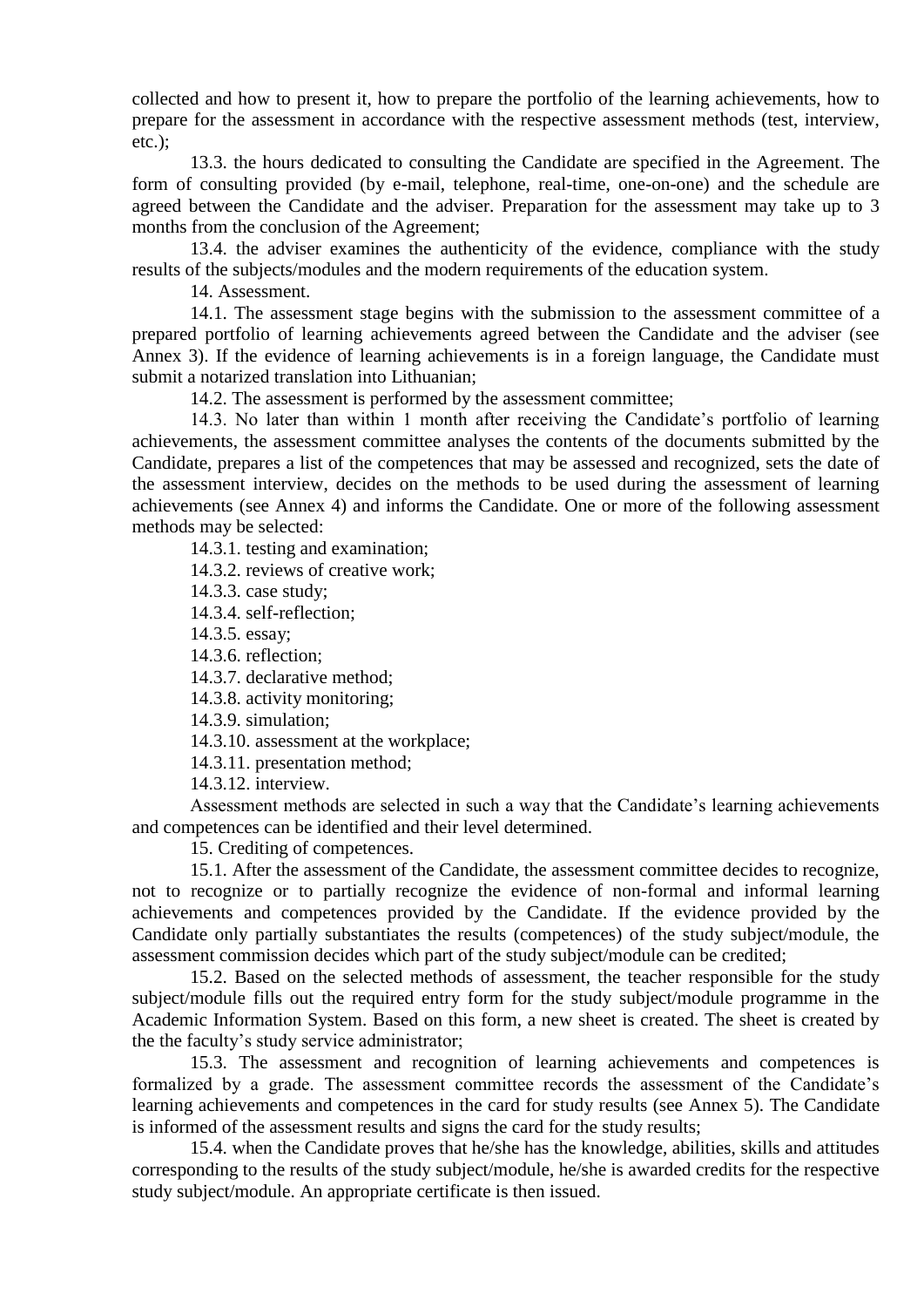16. If in its conclusions the assessment committee partially acknowledges the evidence of non-formal and informal learning achievements and competences provided by the Candidate and provides recommendations for additional assessment, a period is set during which the Candidate can prepare for the additional assessment of learning achievements and competences. The period of preparation may not exceed 1 month. During the additional assessment, the Candidate is given the opportunity to provide additional evidence of learning achievements and/or the Candidate's competences are assessed using additional methods. Additional assessment for the study subject/module for which an assessment is requested may only be performed once.

17. If a person does not agree with the decision on the assessment and recognition of learning achievements, he/she has the right to appeal. The Candidate must submit the appeal within 5 business days from the day of receiving the results of the assessment (see Section 15.3). The appeal is examined by the Study Programme Committee in accordance with the procedure established by the Academy.

18. Scope of assessment and recognition of learning achievements and competences:

18.1. The amount of study credits awarded during the assessment and recognition of the Candidate's learning achievements may not exceed 75% of the scope of the selected study programme;

18.2. Credits may not be awarded for the final work (project) or final examination.

19. The procedure for the assessment and recognition of non-formal and informal learning achievements and competences is subject to a fee. The fee for the procedure is approved annually by the Council of the Academy and consists of the following:

19.1. A registration fee for the examination of the application to participate in the procedure for the assessment and recognition of learning achievements and competences and the preparation of the Academy for the assessment procedure. This contribution may not exceed 1 basic social benefit (hereinafter referred to as BSB);

19.2. A fee for the assessment of learning achievements and competences, which depends on the extent of compliance of the Candidate's study results. The fee for one study credit that may not exceed 0.6 BSB.

20. Teachers are paid for the assessment of learning achievements and competences in accordance with the procedure established by the Academy.

## **III. FINAL PROVISIONS**

21. The description of the procedure for the assessment and recognition of non-formal and informal learning achievements and competences enters into force on the date of its approval at the Senate meeting. Amendments to the description may be initiated by the Rector of the Academy, the Vice-Rector for Studies, the Study Group, the Study Quality Department, the Studies Office, the faculty councils and the Student Representative Body. Proposals are submitted to the President of the Senate.

22. This description of the procedure may be amended in accordance with the legislation of the Republic of Lithuania.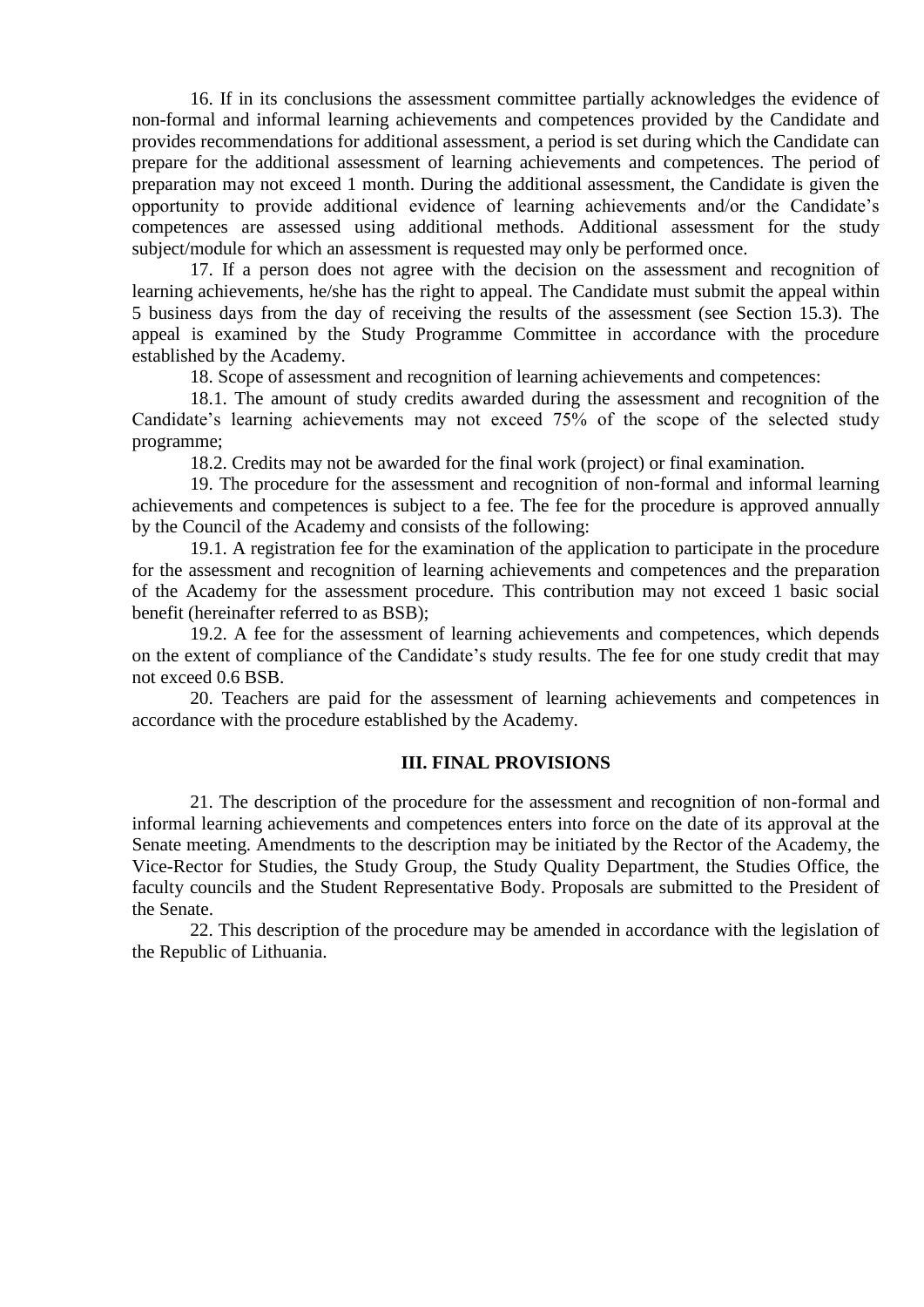Annex 1

to the Description of the Procedure for the Assessment and Recognition of Non-formal and Informal Learning Achievements and Competences of Vilnius Academy of Arts

(name and surname)

(address, e-mail, phone number)

(faculty, study programme, year (if the Candidate is a VAA student))

To the attention of the Rector of Vilnius Academy of Arts

# **APPLICATION**

(date)

I hereby request to be allowed to participate in the procedure for the assessment and recognition of non-formal and informal learning achievements and competences in order for them to be recognized as corresponding to the results of the following study subject(s)/module(s):

| No. | <b>Study Subject/Module</b> | <b>Number of credits</b> |  |
|-----|-----------------------------|--------------------------|--|
|     |                             |                          |  |
|     |                             |                          |  |
|     |                             |                          |  |
|     |                             |                          |  |

<sup>(</sup>Name and surname of the Candidate) . (Signature)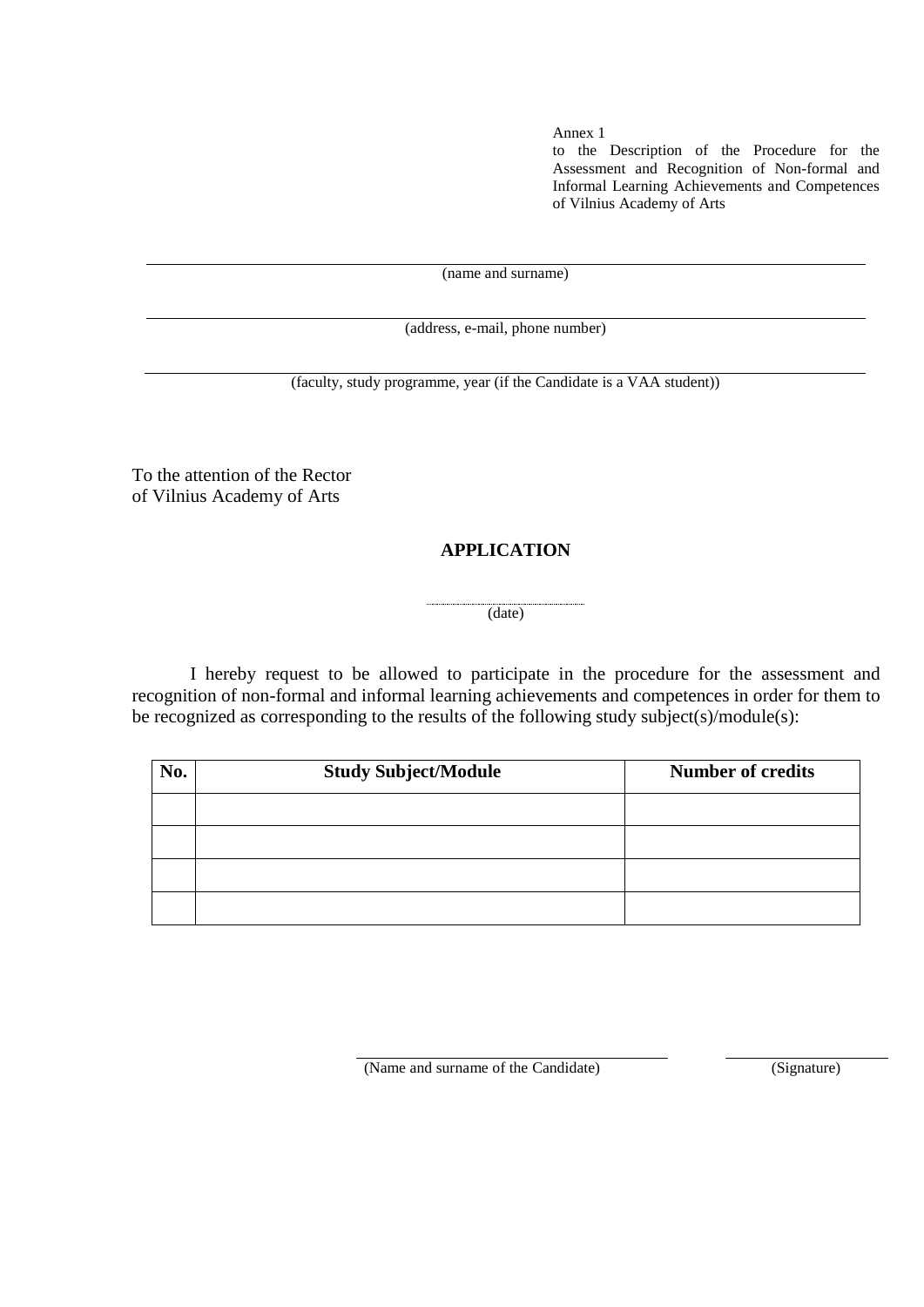Annex 2

to the Description of the Procedure for the Assessment and Recognition of Non-formal and Informal Learning Achievements and Competences of Vilnius Academy of Arts

## **AGREEMENT ON THE ASSESSMENT AND RECOGNITION OF LEARNING ACHIEVEMENTS AND COMPETENCES**

**Registration No. \_\_\_\_\_\_ \_\_\_\_\_\_\_\_\_\_\_\_\_\_\_ 20\_\_ Vilnius**

Vilnius Academy of Arts (hereinafter referred to as the Academy, represented by the Dean of the Faculty of \_\_\_\_\_\_\_\_\_\_\_\_\_\_\_ \_\_\_\_\_\_\_\_\_\_\_\_\_\_\_, acting in accordance with the order of the Rector No. 6. The Sector of  $\frac{20}{\ldots}$  and  $\frac{20}{\ldots}$  and  $\frac{20}{\ldots}$ , personal identification No. \_\_\_\_\_\_\_\_\_\_\_\_\_\_\_ (*nationality*) (hereinafter referred to as the Candidate), jointly referred to as the Parties, in accordance with the Statute of the Academy and other legislation of the Republic of Lithuania, have concluded the following Agreement on the Assessment and Recognition of Learning Achievements and Competences (hereinafter referred to as the Agreement):

### **I. GENERAL**

1. This Agreement sets out the procedure and the fee for the assessment and recognition of the Candidate's non-formal and informal learning achievements and competences, the obligations of the Parties and the terms and conditions for the validity, amendment and termination of the Agreement. In cases when this Agreement does not regulate the matters related to the assessment and recognition of the Candidate's learning achievements and competences, the legislation of the Republic of Lithuania, the Statute of the Academy and the legislation of the Academy shall apply.

2. This Agreement is concluded and valid for the following period: from 20 until 20 and 20 and 20 and 20 and 20 and 20 and 20 and 20 and 20 and 20 and 20 and 20 and 20 and 20 and 20 and 20 and 20 and 20 and 20 and 20 and 20 and 20 and 20 and 20 and 20 and 20 and 20 and 20 and 20 and 20 and 20

3. The Candidate may seek the assessment and recognition of learning achievements and competences in the following study subjects/modules – *title of study subject/module*, *code and credits*.

4. The Candidate will be consulted for \_\_\_\_\_\_ hours.

#### **II. FINANCIAL CONDITIONS**

5. The fee for the assessment and recognition of learning achievements and competences will be  $EUR$   $\qquad \qquad$  ( $\qquad \qquad$  euro and  $\qquad \qquad$  cents).

6. The Candidate shall pay the fee specified in this Agreement and approved by the Council of the Academy in accordance with the procedure established by the Academy.

## **III. OBLIGATIONS OF THE ACADEMY**

7. The Academy undertakes to:

7.1. create conditions for the Candidate to obtain the assessment (in certain cases, followed by an additional assessment) of non-formal and informal learning achievements and competences and for the recognition thereof in accordance with the selected study subjects/modules;

7.2. ensure the objectivity and impartiality of the assessment and recognition process;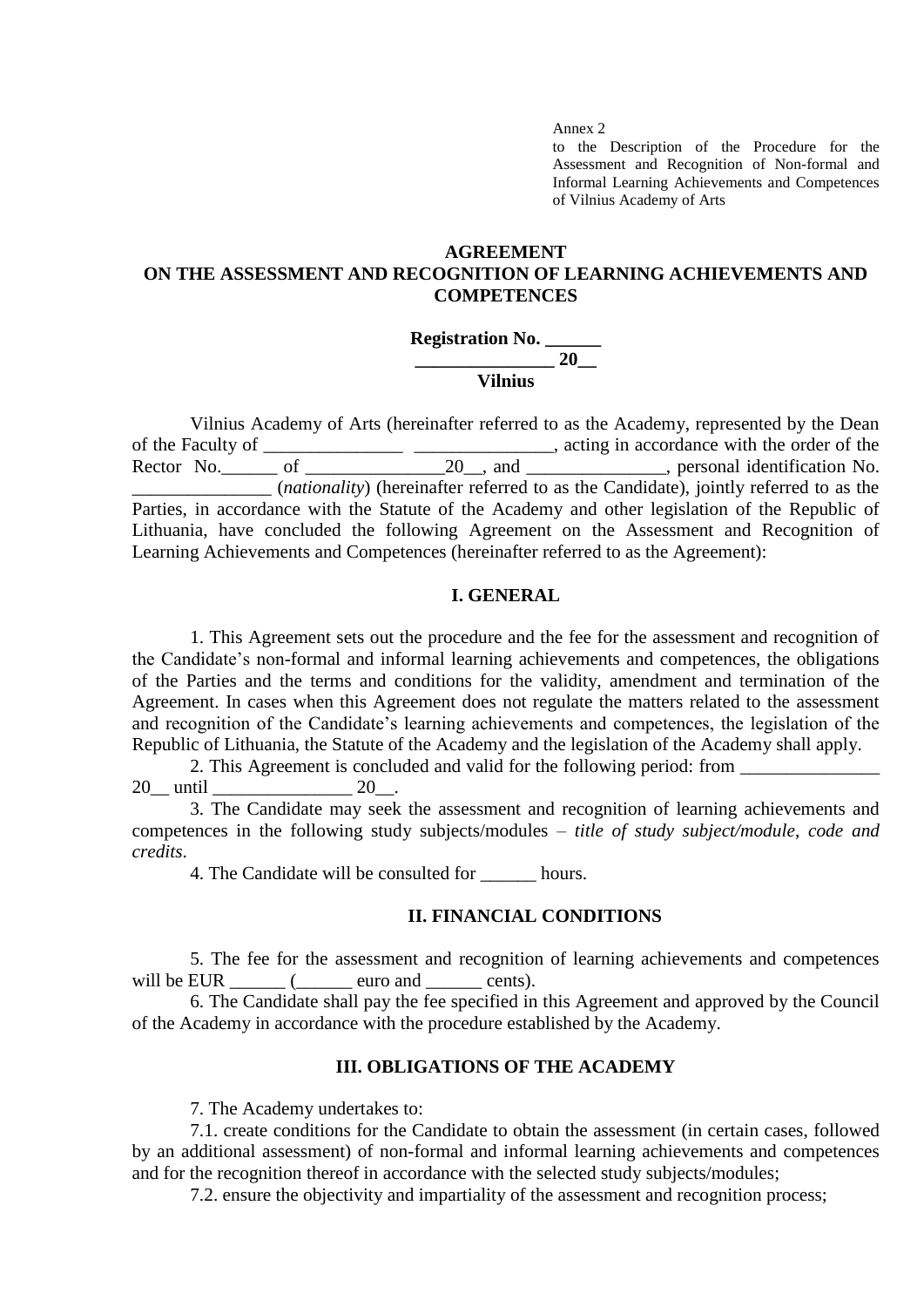7.3. process the Candidate's personal data in accordance with the requirements of the legislation of the Republic of Lithuania;

7.4. at the request of the Candidate, issue a note or a certificate in the prescribed form indicating the credited study results;

7.5. fulfil other obligations established in the Statute of the Academy and other legislation of the Academy.

## **IV. OBLIGATIONS OF THE CANDIDATE**

8. The Candidate undertakes to:

8.1. become acquainted with the legislation regulating the organization of the education process published on the website of the Academy;

8.2. pay the fee specified in Section 4 of this Agreement or transfer this obligation to a third party under a separate agreement, and if such party fails to pay the fee, to perform the obligation himself/herself;

8.3. fulfil other obligations established in the Statute of the Academy and other legislation of the Academy.

#### **V. FEE AND PAYMENT PROCEDURE**

9. The amount of the fee is determined on the basis of the number of study modules to be assessed and their credit amounts, as well as the duration of consulting activities and assessment.

10. The Candidate undertakes to pay for the procedure of assessment and recognition of learning achievements and competences to the Academy's bank account specified in the Agreement:

\* within 20 calendar days from the date of signing of the Agreement;

\* \_\_\_\_\_ of the fee within 20 calendar days from the date of signing of the Agreement, when the assessment and recognition involve more than one study subject/module per semester, and the remaining amount by instalments until the end of the assessment and recognition in accordance with the procedure agreed with the Dean.

11. The Academy has the right to terminate the Agreement or enter into a debt repayment agreement with the Candidate who fails to pay for the assessment of learning achievements and competences within the term specified in Section 9 of the Agreement.

12. In the event of termination of the Agreement, the fees paid shall not be refunded to the Candidate.

#### **VI. FINAL PROVISIONS**

13. The Agreement shall enter into force upon signature.

14. The Candidate has the right to terminate this Agreement at any time.

15. The Agreement may be terminated at the initiative of the Academy:

15.1. if the Candidate performs a gross violation the Statute of the Academy and the procedure established by other legislation of the Academy;

15.2. if the Candidate fails to fulfil the requirements set out in the Agreement.

16. The Agreement expires:

16.1. at the end of the term of the Agreement and when the Candidate pays the full amount to the Academy for the assessment provided;

16.2. in the cases set out in Sections 7 and 14 of this Agreement.

17. The Candidate agrees that the Academy will lawfully process his/her personal data.

18. Disputes between the Parties shall be resolved in accordance with the procedure established by the Statute of the Academy, and if a dispute cannot be resolved amicably, in court according to the address of the registered office of the Academy, in accordance with the procedure established by laws of the Republic of Lithuania.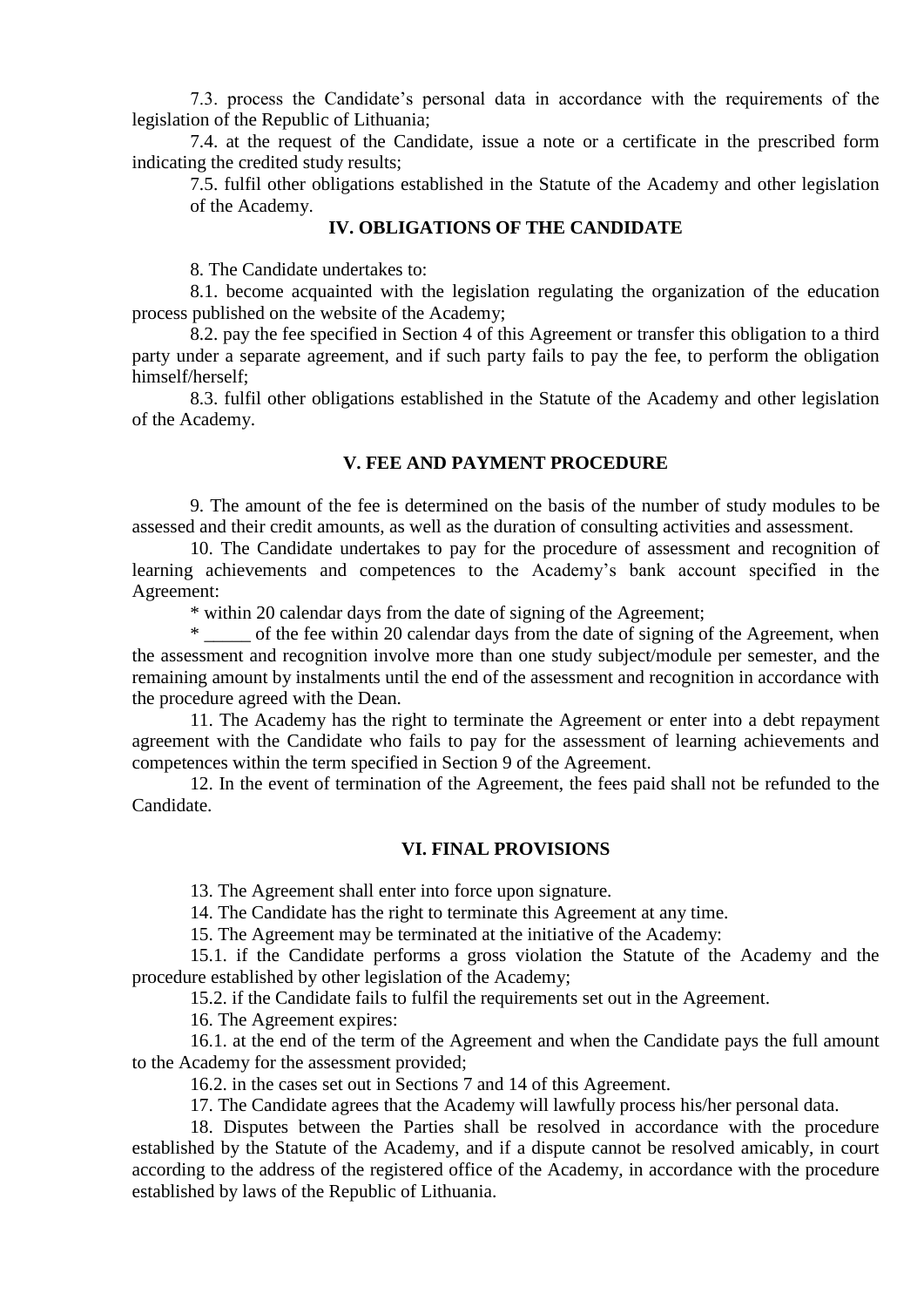19. The Agreement is made in two copies with the same legal effect. One copy is given to the Candidate and the other is kept in the Candidate's personal file at the Academy.

20. By signing this Agreement, the Parties confirm that the content of the Agreement is clear and understandable to them and corresponds to their true will.

# **VII. DETAILS OF THE PARTIES**

## **Addresses of the Parties to the Agreement:**

Vilnius Academy of Arts: Maironio 6, LT-01124 Vilnius Faculty (department):

|            | (address) | telephone: |  |
|------------|-----------|------------|--|
|            |           | fax:       |  |
| Candidate: |           |            |  |
|            | (address) | telephone: |  |
|            |           | e-mail:    |  |

## **Payment details:**

Vilnius Academy of Arts, registration No. 111950439, data is collected and stored in the Register of Legal Entities, bank account No. LT44 7300 0100 0245 5498, Swedbank AB, bank code 73000, name of contribution: tuition fee, personal identification number must be entered in the payer's identification code section.

# **VII. SIGNATURES OF THE PARTIES**

Dean of the Faculty (Head of the Department)

Candidate

(signature, date) (signature, date)

*John Smith John Smith*

Seal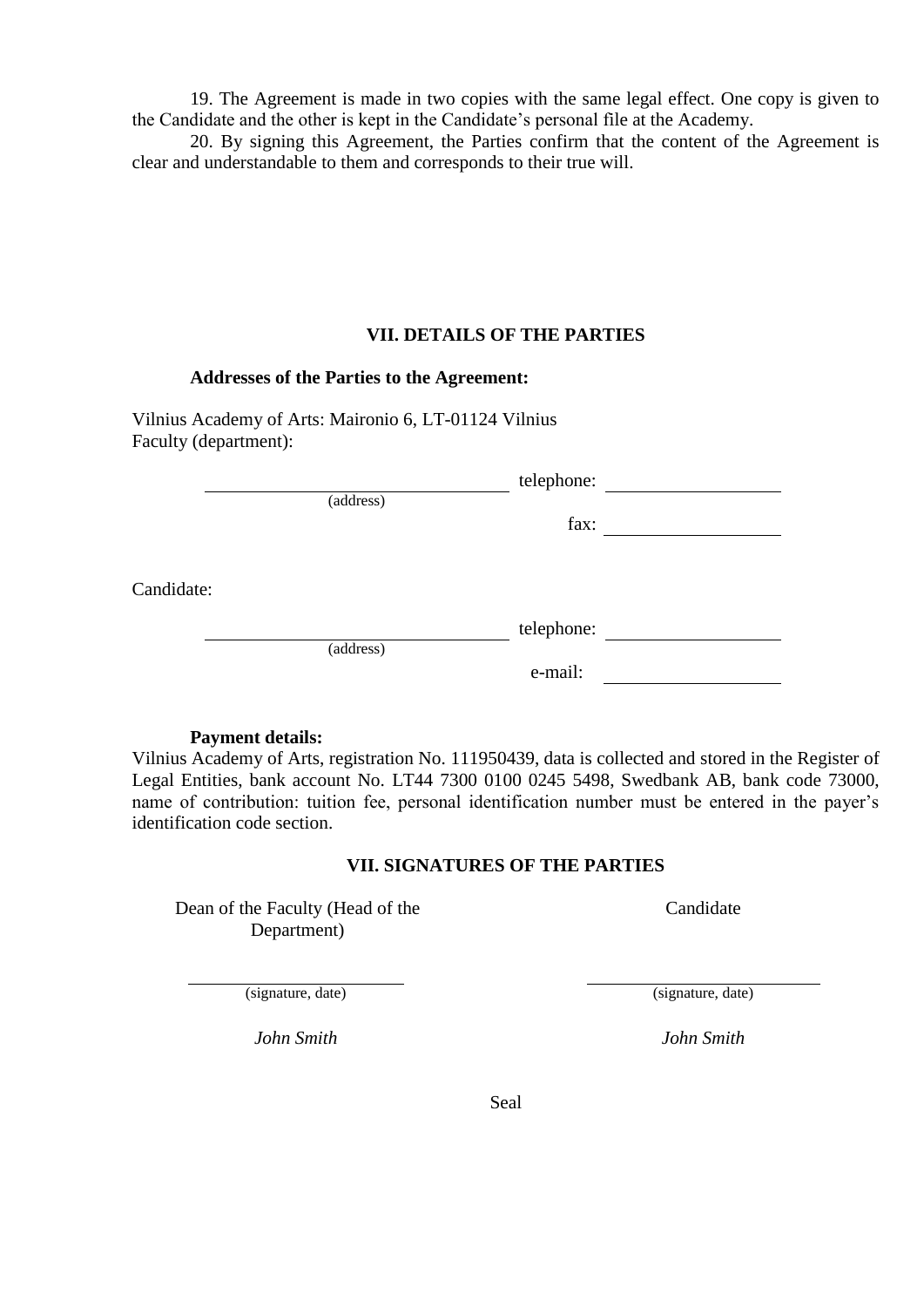Annex 3 to the Description of the Procedure for the Assessment and Recognition of Non-formal and Informal Learning Achievements and Competences of Vilnius Academy of Arts

# **STRUCTURE OF THE PORTFOLIO OF LEARNING ACHIEVEMENTS**

1. Cover page (includes the Candidate's name, surname, address).

2. Curriculum vitae (Candidate's CV according to the EUROPASS template).

3. Cover letter (1–2 pages of text in which the Candidate explains the reasons and the need for the assessment and recognition of non-formal and informal learning achievements and competences).

4. Non-formal and informal learning achievements and competences, qualification and education, and supporting documents (Table 1).

| <b>Learning Achievements</b> | <b>Document Title</b> | <b>Issued by and</b> |
|------------------------------|-----------------------|----------------------|
| and/or                       |                       | <b>Year of Issue</b> |
| Competences and/or           |                       |                      |
| <b>Qualification and/or</b>  |                       |                      |
| <b>Education</b>             |                       |                      |
|                              |                       |                      |

.................................. ................................................. (signature) (name and surname of the

Candidate)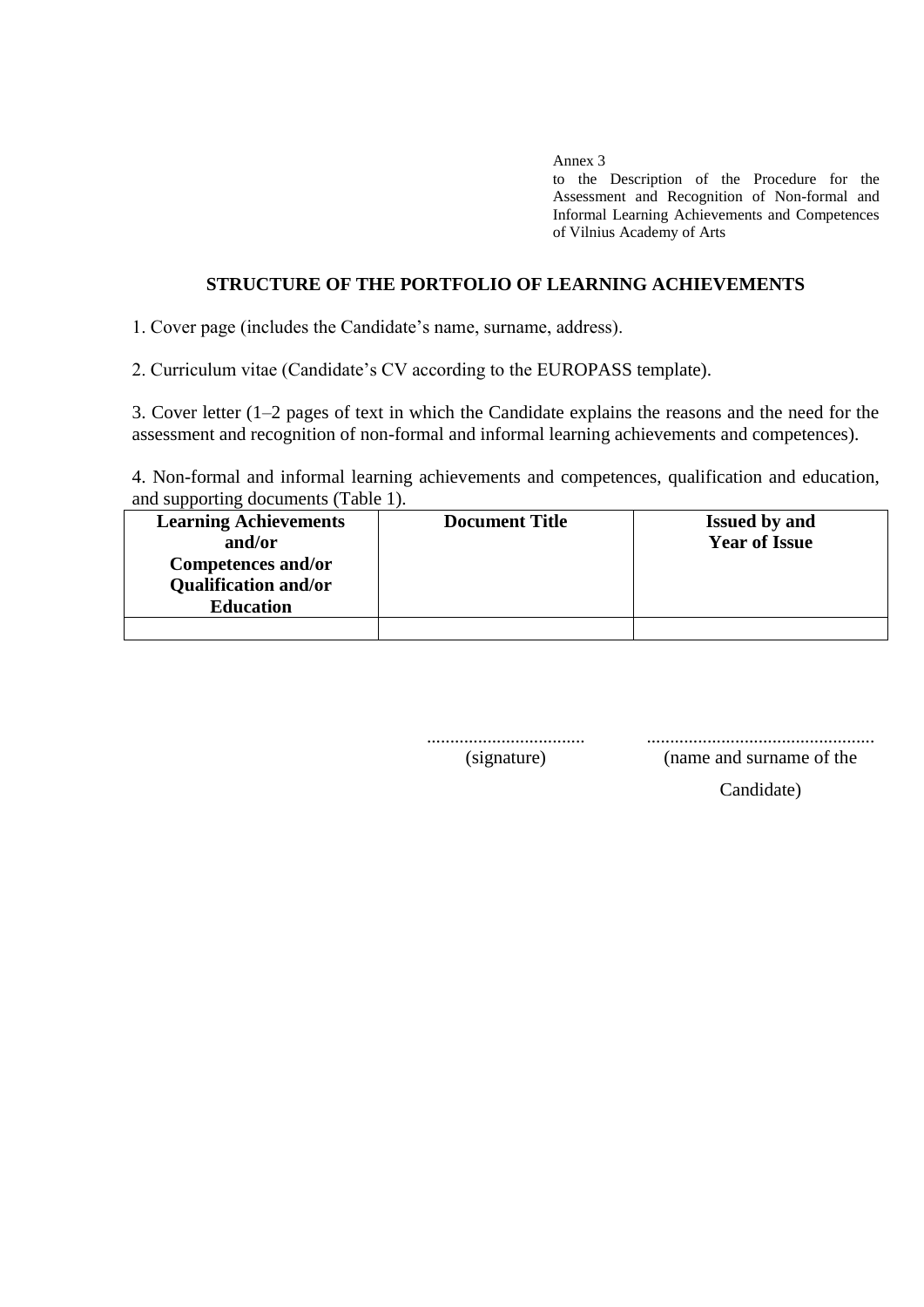Annex 4

to the Description of the Procedure for the Assessment and Recognition of Non-formal and Informal Learning Achievements and Competences of Vilnius Academy of Arts

## **METHODS OF ASSESSMENT OF NON-FORMAL AND INFORMAL LEARNING ACHIEVEMENTS AND COMPETENCES AND THEIR CORRESPONDENCE TO THE RESULTS OF THE STUDY PROGRAMME AND SUBJECT/MODULE**

| Results of the         | Results of the Subject/Module | Main       | Additional | Subjects/ |
|------------------------|-------------------------------|------------|------------|-----------|
| <b>Study Programme</b> |                               | Assessment | Assessment | Modules   |
|                        |                               | Method     | Methods    |           |
|                        |                               |            |            |           |
|                        |                               |            |            |           |
|                        |                               |            |            |           |
|                        |                               |            |            |           |